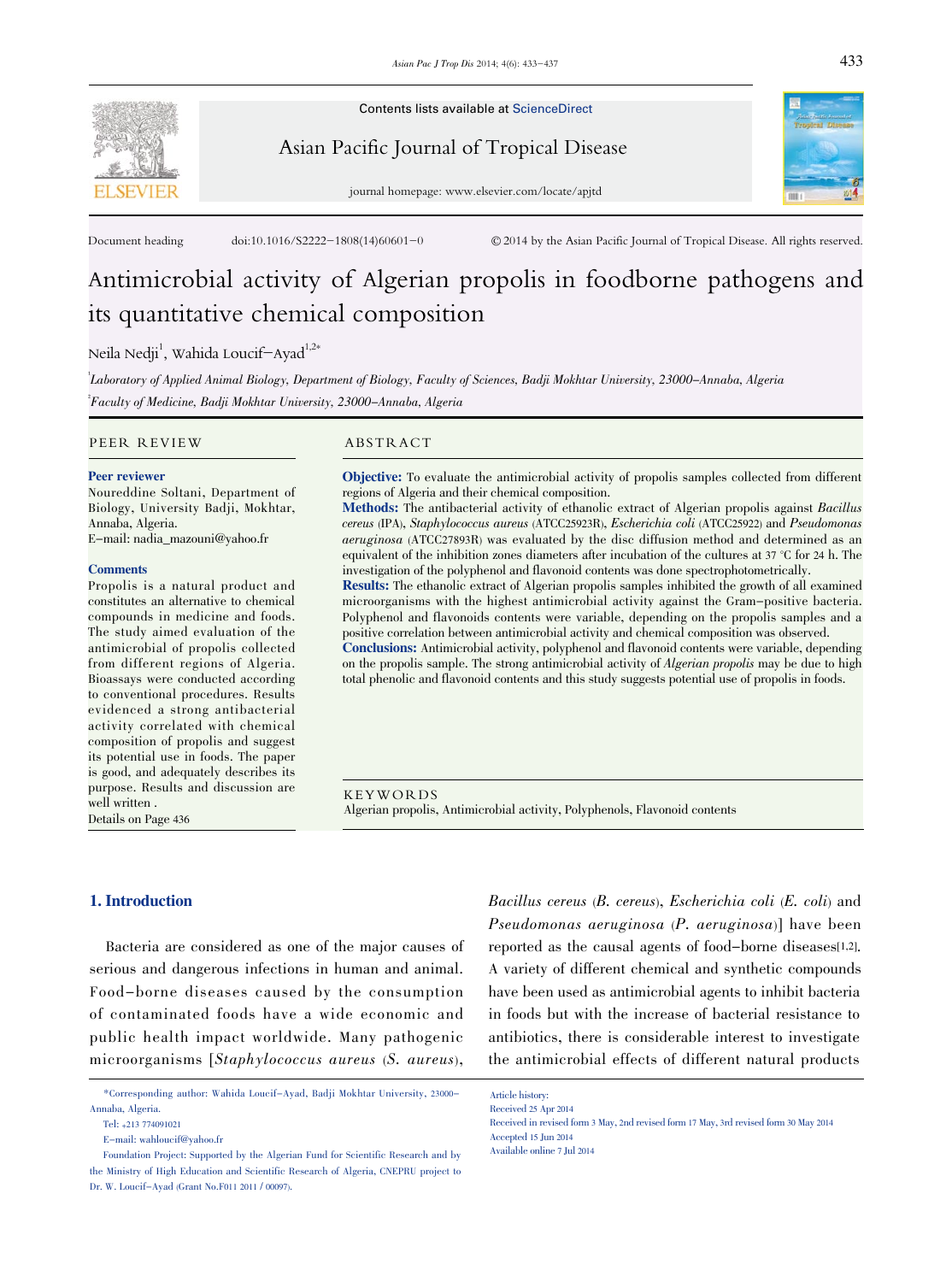against a range of bacteria[2].

Propolis is a resinous material that is collected by honeybees from buds, leaves, bark, and exudates of several trees and plants[3]. It has been used both internally and externally in traditional medicine. Propolis is an interesting alternative to be considered in new applications of food technology[1,2]. Propolis chemical composition is complex and varies according to its botanical and phytogeographical origin[4,5]. In general, propolis in nature is composed of 30% wax, 50% resin and vegetable balsam, 10% essential and aromatic oils, 5% pollens and 5% various other substances, including organic compounds and minerals<sup>[6-8]</sup>. Among these organic compounds, we may find phenolic compounds and flavonoids[3]. Propolis has attracted much attention in recent years as an useful ingredient applied in medicine, domestic products, and food products, since it possesses various biological properties including antioxidant[9], fungicidal[6,10], and antimicrobial effects[6,11-13]. The antimicrobial effect of propolis is due to its components that are mostly of phenolic nature, mainly flavonoids, as the simple phenols, phenolic acids and polyphenols are active antimicrobial agents[14]. Numerous reports describe the antibacterial properties of propolis but there has been only limited research on antimicrobial activity of Algerian propolis[15-19].

The present investigation was undertaken to evaluate the antibacterial potential of ethanolic extracts of Algerian propolis against a range of food-borne pathogenic bacteria and its quantitative chemical composition with the possible use as a natural antimicrobial agent in pharmaceutical or food industries.

#### 2. Materials and methods

# 2.1. Propolis samples and extracts preparation

Propolis samples were gathered from honeybee colonies of the local strain Apis mellifera intermissa in four regions of Annaba, Northeasten Algeria: Seraidi (SP), Chetaibi (CP), Berrehal (BP) and El-Bouni (EP). All the samples were collected by using plastic nets in September and October 2012. The production of an ethanol extract of propolis (EEP) was adapted from the method of Miorin PL et al<sup>[20]</sup>. Propolis samples were grounded and 30 g of propolis were dissolved in 100 mL of 70% ethanol in tightly closed bottles with periodic stirring at room temperature for 7 d. The mixture is filtered twice and solutions were concentrated in a rotary evaporator under reduced pressure at 40 °C. The residue was dissolved in a minimal volume of ethanol and kept at room temperature in the dark until use.

# 2.2. Polyphenols of EEP

Total polyphenol contents in extract were determined by the Folin–Ciocalteu colorimetric method[21]. Extract solution (0.5 mL) was mixed with 0.5 mL of the Folin– Ciocalteu reagent and 0.5 mL of 75 mg/mL Na<sub>2</sub>CO<sub>3</sub>, after 1 h of incubation at room temperature the characteristic blue color developed. Absorbance of the clear supernatants was measured at 725 nm. The total polyphenol content was calculated based on a standard curve prepared using gallic acid and expressed as milligrams of gallic acid equivalent (GAE) per gram of sample.

### 2.3. Flavonoids of EEP

Total flavonoid contents in extract were determined by the method of Woisky et al<sup>[22]</sup>. To 0.5 mL of the extract solution, 0.5 mL of 20 mg/mL AlCl<sub>3</sub> ethanol solution was added. After 1 h at room temperature, the absorbance was measured at 420 nm. Total flavonoid contents were calculated as quercetin (mg/g) from a calibration curve.

#### 2.4. Antimicrobial activity test

Antimicrobial activity of propolis samples were investigated by the disc diffusion method[23]. The antimicrobial screening was performed using Mueller-Hinton agar. The bacteria tested were graciously provided by Pasteur Institute of Algiers (Algeria) and included two Gram-positive bacteria strains [B. cereus (IPA) and S. aureus (ATCC 25923R)] and two Gram-negative bacteria strains [E.  $\text{coli}$  (ATCC25922) and P. aeruginosa (ATCC 27893R)]. Extracts of propolis were weighed under aseptic conditions in sterile volumetric flasks, and dissolved with 70% sterile ethanol to obtain 0.1 mg/mL extract concentration. Agar disc diffusion method was employed for the determination of antimicrobial activities of EEP. Suspensions of tested microorganisms (0.5 McFarland scale) were spread into solid media plates. Filter paper discs (6 mm in diameter) were impregnated with 20 μL of each EEP sample and with ethanol (control) and the inoculated plates were incubated at 37 °C for 24 h. Diameters of the inhibition zones were measured in millimeters. All the tests were performed in triplicate.

# 2.5. Statistical analysis

The results are reported as mean±SD. One-way ANOVA and Tukey post hoc multiple comparison tests were used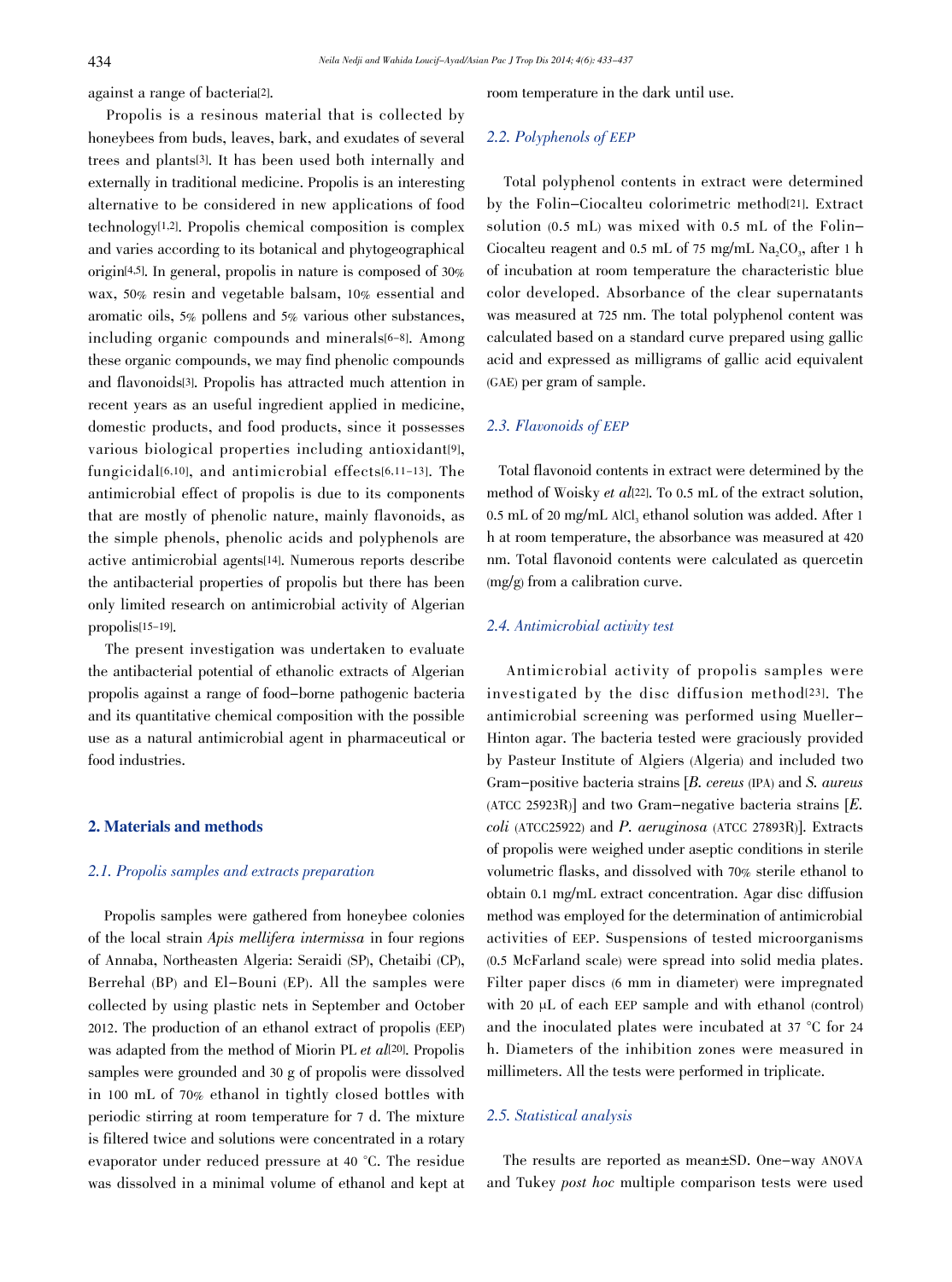to analyze data. P value less than 0.05 was considered as significant difference.

#### 3. Results

### 3.1. Total polyphenols and flavonoid contents

Total polyphenol and flavonoid contents of propolis extract samples from the four regions of Algeria were investigated (Table 1). Results showed that there was a significant difference (P<0.000 1) among total polyphenol contents between the regions.

# Table 1

Collection regions, total polyphenol and flavonoid contents of propolis extract.

| Propolis  | Collection | Total polyphenol*              | Flavonoid**                   |
|-----------|------------|--------------------------------|-------------------------------|
|           | site       | $(mg \text{ GAE/g of sample})$ | $(mg/g \text{ of extract})$   |
| SP        | Seraidi    | $257.40\pm3.01^a$              | $91.44 \pm 4.42^a$            |
| CP        | Chetaibi   | $233.73 \pm 7.03^{ab}$         | $79.06 \pm 1.91^{\mathrm{b}}$ |
| <b>BP</b> | Berrehal   | $215.40 \pm 11.09^b$           | $65.12 \pm 2.42$ <sup>c</sup> |
| EP        | El-Bouni   | $100.90 \pm 2.72$ <sup>c</sup> | 58.99 $\pm$ 2.49 <sup>c</sup> |

\*: Total polyphenol contents were determined by the Folin–Ciocaltau method. Value is mean±SD. \*\*: Flavonoid contents were determined by AlCl<sub>3</sub> coloration. Means with different superscript letters within a column are significantly different at  $P \le 0.05$  (ANOVA followed by a post-hoc Tukey test).

Flavonoid contents were also evaluated in each extract and results showed that there was significant difference among flavonoid contents between the four regions  $(P<0.0001)$ .

The total polyphenol content of the propolis studied ranged between 100.90-257.40 mg GAE/g EEP. Propolis from Algeria contained flavonoids at levels of 58.99-91.44 mg/g of EEP, with the higher values observed in propolis from SP and CP and lower in EEP from BP and EP.

# 3.2. Antibacterial activity assay

The disc diffusion method was used to determine the inhibition zones of the different ethanolic extracts from the four regions. The two Gram-positive and two Gramnegative bacteria have been used. According to the results in Figure 1, different EEP samples showed antibacterial activity against all bacteria and the antimicrobial activity varies according to the origin of the propolis. Also, the EEP had a highly significant  $(P<0.0001)$  antimicrobial activity for Gram-positive bacteria comparatively to Gramnegative bacteria.

Since EEP was used in this study, the possible inhibition by ethanol was also tested using 70% ethanol as a control. No growth inhibition against the tested microorganisms was observed suggesting the antimicrobial effect of propolis.



Figure 1. Diameters of the zones of inhibition (mm) of the growth bacteria tested according to the ethanolic extract of propolis.

In our results, the antimicrobial activity of the ethanolic extracts from the four regions varies according to the origin of the propolis. The largest inhibitory zones of the growth bacteria were noticed for the propolis of SP and CP which showed also the highest values of polyphenol and flavonoid contents.

#### 4. Discussion

In the present study, the total polyphenol and flavonoid contents were evaluated and according to our results, it is evident that the quantitative differences in those compounds in propolis samples harvested in different regions. Some authors studing propolis from different areas also found quantitative differences in total phenols and flavonoid contents. Data in the literature showed a larger variability in polyphenol contents from different areas of China: <sup>43</sup>–<sup>302</sup> mg/g[24], India: <sup>159</sup>–<sup>269</sup> mg/g[25], Iran: <sup>31</sup>–<sup>187</sup> mg/g[26], Portugal: <sup>151</sup>–<sup>329</sup> mg/g[27] and Algeria: 55-279 mg/ g[19]. In Greek regions, polyphenol contents of propolis were 80-338 mg/g[6]. A larger variability in flavonoid contents was shown in propolis collected in different regions of Iran ranged from 12 to 78 mg/g[26]. According to Ahn et al.[28], the flavonoid content of propolis from China is between 8 and 188 mg/g of propolis. Propolis from Greece and Cyprus contained flavonoids at levels from 8.8 to 182.6 mg/g and flavonoid content of propolis from Algeria ranged between 10-69 mg/g[6,19].

In this study, the antimicrobial activity of propolis was investigated. The EEP samples showed antibacterial activity against all bacteria tested with high antimicrobial activity against Gram positive bacteria. The antimicrobial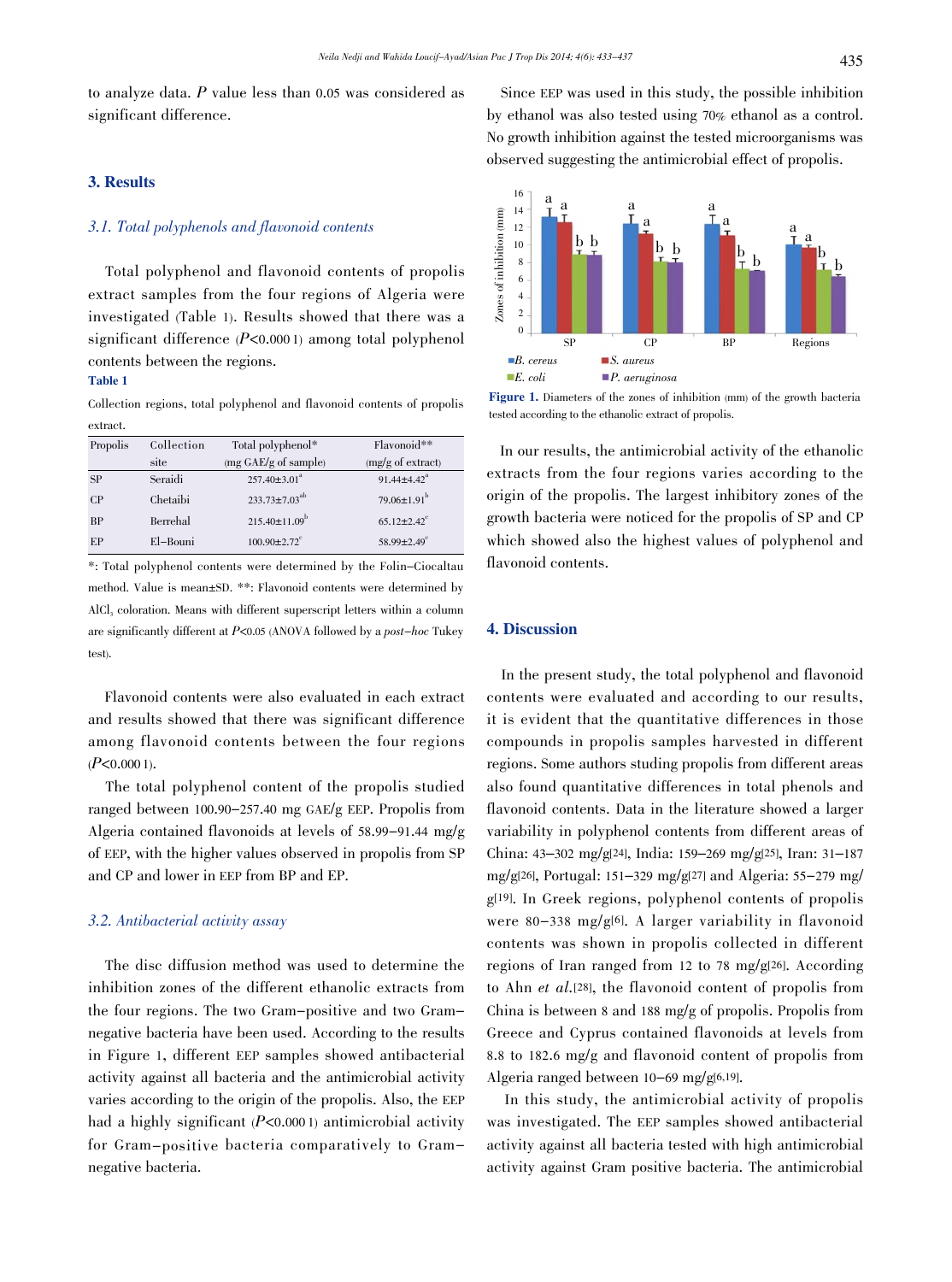activity of the EEP from the four regions varies according to the origin of the propolis. The extract of SP and CP had strong antimicrobial activity. Strong antimicrobial activity of SP and CP seemed to relate with high values of total polyphenol and flavonoid contents. The presence of polyphenols has been reported to be associated with valuable pharmacological and biological properties of propolis[29]. Propolis from different regions varied in its ability to inhibit the growth of bacteria suggesting that botanical origin plays an important role in influencing a propolis´s antimicrobial activity[9,28,30,31]. It has been indicated that phenolic acids and flavonoid components of propolis uncouple the energy transducing cytoplasmic membrane which leads to the inhibition of bacterial viability. The antimicrobial action of propolis may be attributed to these effects on the bioenergetic status of the membrane[32].

Natural products are promising natural antimicrobial agents with potential applications in pharmaceutical or food industries for controlling the pathogenic bacteria. The strong antibacterial effects of Algerian propolis against foodborne pathogens such as B. cereus and S. aureus suggests potential as a food preservative against pathogenic foodrelated microorganisms. Other research will be pursued to determine the plant origin of Algerian propolis and its qualitative chemical composition.

#### Conflict of interest statement

We declare that we have no conflict of interest.

# **Comments**

# **Background**

Bacteria are considered as one of the major causes of serious and dangerous infections in human and animal. Food-borne diseases caused by the consumption of contaminated foods have a wide economic and public health impact worldwide.

# Research frontiers

Numerous reports describe the antibacterial properties of propolis. Information regarding the antimicrobial activity of Algerian propolis are scarce.

#### Related reports

The methodology in this work was based on standard methods. Extraction of propolis was made according to Miorin et al. (2003). Total polyphenol contents were

determined colorimetrically (Singleton et al. 1999), while total flavonoids were quantified following the procedure of Woisky and Salatino (1998). Finally the antimicrobial bioassays were conducted according to Bauer et al. (1966). They are related reports dealing with propolis from diffrent countries such as El-Bassiony et al. (2012), Kosalec et al. (2004), Seidel et al. (2008), Dias et al. (2012).

#### Innovations & breakthroughs

The antimicrobial activity of propolis has been effectively established against an extensive spectrum of microorganisms. It differs depending on the type of propolis. To date, only limited studies on antimicrobial activity of Algerian propolis has been reported.

# Applications

The strong antibacterial effects of Algerian propolis against foodborne pathogens such as B. cereus and S. aureus suggest potential as a food preservative against pathogenic foodrelated microorganisms.

#### Peer review

Propolis is a natural product and constitutes an alternative to chemical compounds in medicine and foods. The study aimed evaluation of the antimicrobial of propolis collected from different regions of Algeria. Bioassays were conducted according to conventional procedures. Results evidenced a strong antibacterial activity correlated with chemical composition of propolis and suggest its potential use in foods. The paper is good, and adequately describes its purpose. Results and discussion are well written .

# **References**

- [1] El-Bassiony TA, Saad NM, El-Zamkan MA. Study on the antimicrobial activity of ethanol extract of propolis against enterotoxigenic methicillin-resistant Staphylococcus aureus in lab prepared ice-cream. Vet World 2012; 5(3): 155-159.
- [2] Erkmen O, Ozcan MM. Antimicrobial effects of Turkish propolis, pollen, and laurel on spoilage and pathogenic food-related microorganisms. J Med Food 2008; 11: <sup>587</sup>–592.
- [3] Lotti C, Campo Fernandez M, Piccinelli AL, Cuesta-Rubio O, Márquez Hernández I, Rastrelli L. Chemical constituents of red Mexican propolis. J Agric Food Chem 2010; 58: 2209-2213.
- [4] Seidel V, Peyfoon E, Watson DG, Fearnley J. Comparative study of the antibacterial activity of propolis from different geographical and climatic zones. Phytother Res 2008; 22: 1256-1263.
- [5] Viuda-Martos M, Ruiz-Navajas Y, Fernández-López J, Pérez-Alvarez JA. Functional properties of honey, propolis and royal